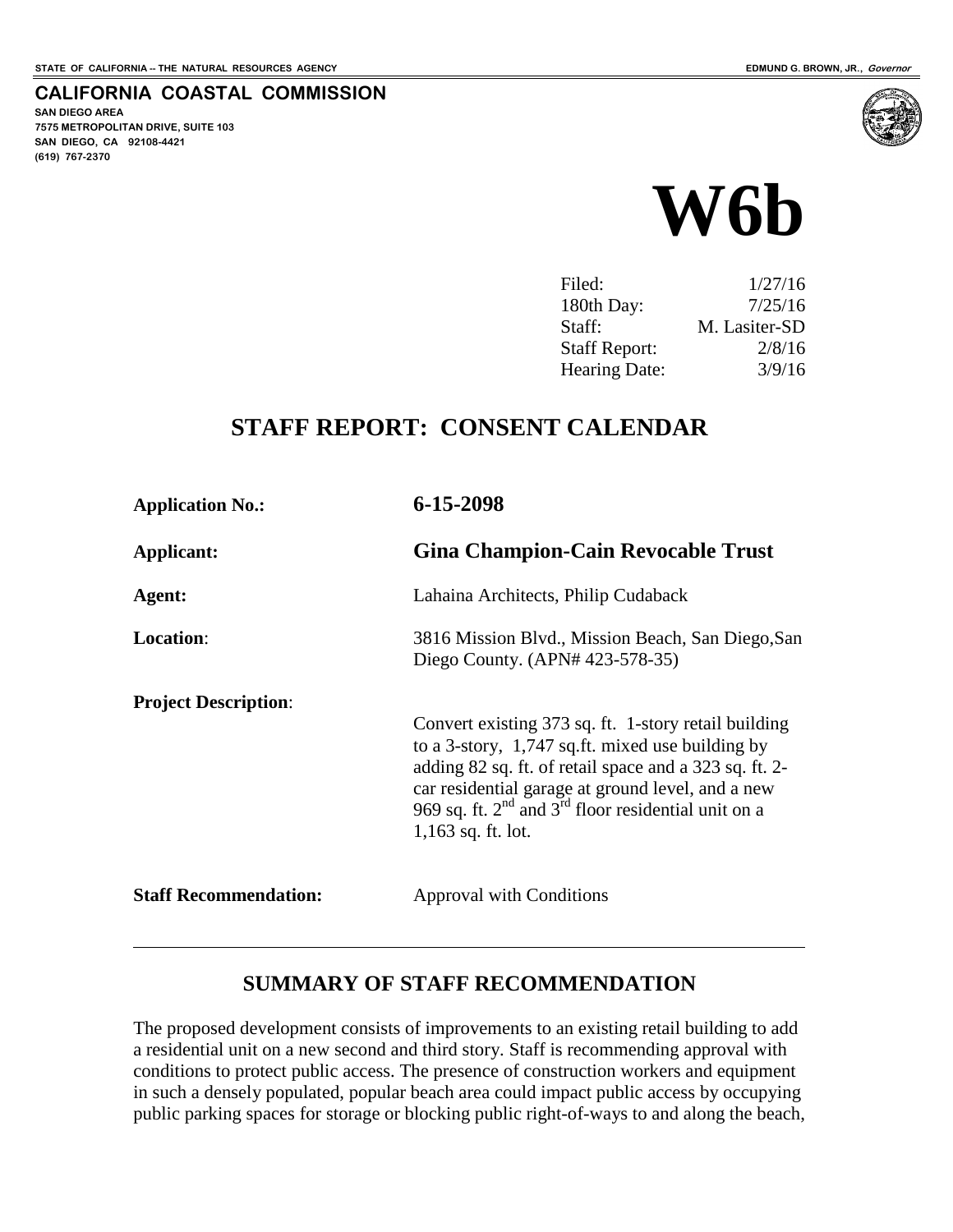especially during the summer months when beach use is at its peak. In addition, the existing structure includes landscaping that encroaches into the public right-of-way.

To address these potential adverse impacts, the Commission staff is recommending **Special Conditions Nos. 1** and **2** to require the applicant to submit and adhere to final construction and landscaping plans that convert current landscaping in the public view corridors and in the public right-away to a new public sidewalk. **Special Condition No. 3** prohibits development activity during the busy summer months between Memorial Day Weekend and Labor Day so as to remove the potential of development activity impeding coastal access. **Special Condition No. 4** requires the applicant to record a deed restriction containing these special conditions so as to put all future successors in interest on notice of the coastal protection policies and measures contained in the approved permit. Therefore, as conditioned, the project will be consistent with the public access and visual resource protection policies of Chapter 3 of the Coastal Act, and no impacts to coastal resources are anticipated.

Commission staff recommends **approval** of coastal development permit application 6- 15-2098 as conditioned.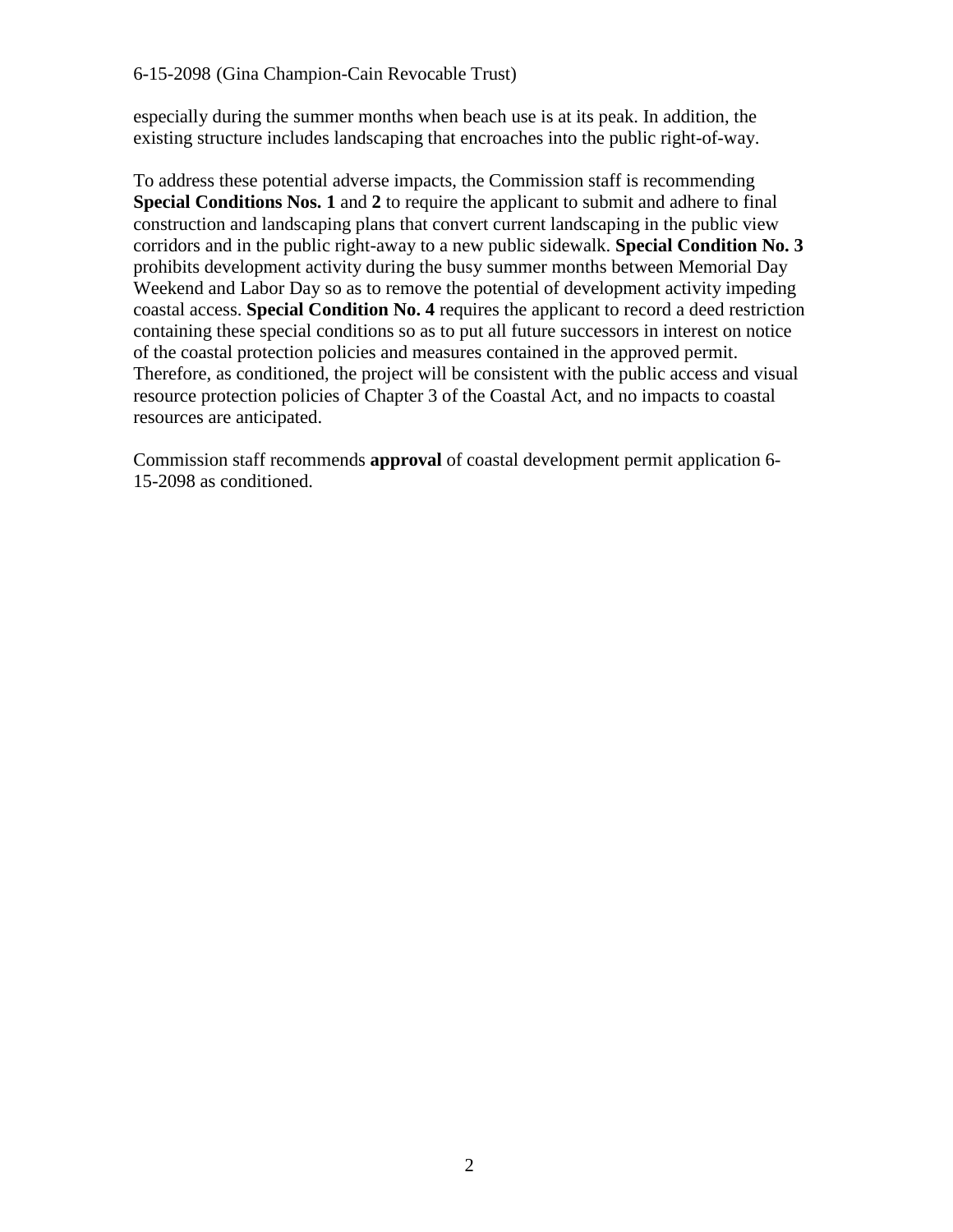# **TABLE OF CONTENTS**

| $A_{1}$ |  |
|---------|--|
|         |  |
|         |  |
|         |  |
|         |  |
|         |  |

#### **EXHIBITS**

[Exhibit 1 – Vicinity Map](#page-8-0) [Exhibit 2 – Aerial Photo](#page-9-0) [Exhibit 3 – Site Plan](#page-10-0)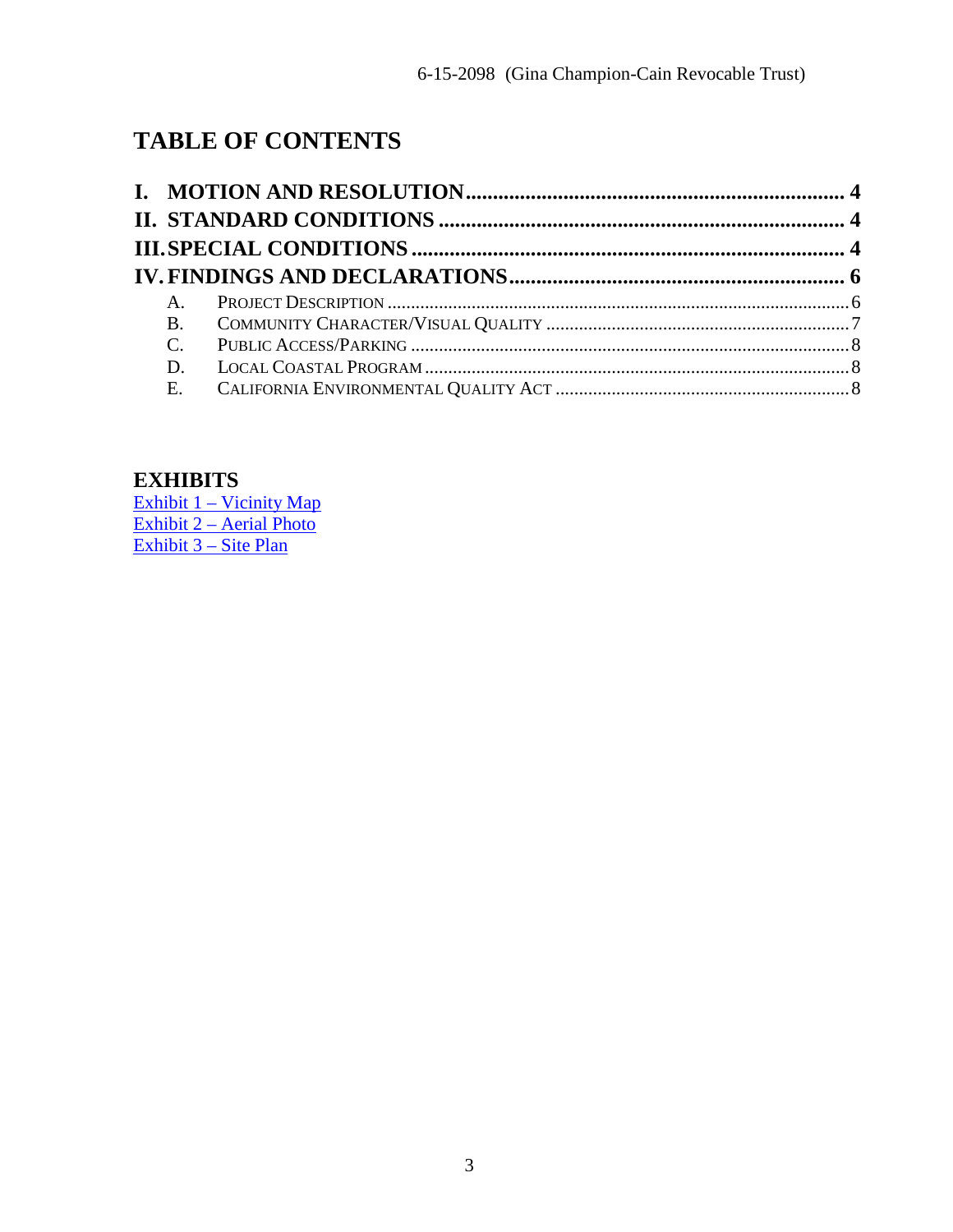## <span id="page-3-0"></span>**I. MOTION AND RESOLUTION**

#### **Motion:**

*I move that the Commission approve the coastal development permit applications included on the consent calendar in accordance with the staff recommendations.* 

Staff recommends a **YES** vote. Passage of this motion will result in approval of all the permits included on the consent calendar. The motion passes only by affirmative vote of a majority of the Commissioners present.

## <span id="page-3-1"></span>**II. STANDARD CONDITIONS**

This permit is granted subject to the following standard conditions:

- 1. **Notice of Receipt and Acknowledgment**. The permit is not valid and development shall not commence until a copy of the permit, signed by the permittee or authorized agent, acknowledging receipt of the permit and acceptance of the terms and conditions, is returned to the Commission office.
- 2. **Expiration.** If development has not commenced, the permit will expire two years from the date on which the Commission voted on the application. Development shall be pursued in a diligent manner and completed in a reasonable period of time. Application for extension of the permit must be made prior to the expiration date.
- 3. **Interpretation.** Any questions of intent of interpretation of any condition will be resolved by the Executive Director or the Commission.
- 4. **Assignment.** The permit may be assigned to any qualified person, provided assignee files with the Commission an affidavit accepting all terms and conditions of the permit.
- 5. **Terms and Conditions Run with the Land.** These terms and conditions shall be perpetual, and it is the intention of the Commission and the permittee to bind all future owners and possessors of the subject property to the terms and conditions.

## <span id="page-3-2"></span>**III. SPECIAL CONDITIONS**

This permit is granted subject to the following special conditions:

1. **Final Plans.** PRIOR TO THE ISSUANCE OF THIS COASTAL DEVELOPMENT PERMIT**,** the applicant shall submit to the Executive Director for review and written approval final project plans. Said plans shall first be stamped approved by the City of San Diego and be in substantial conformance with the plans submitted by Lahaina Architects and date-stamped received January 27, 2016.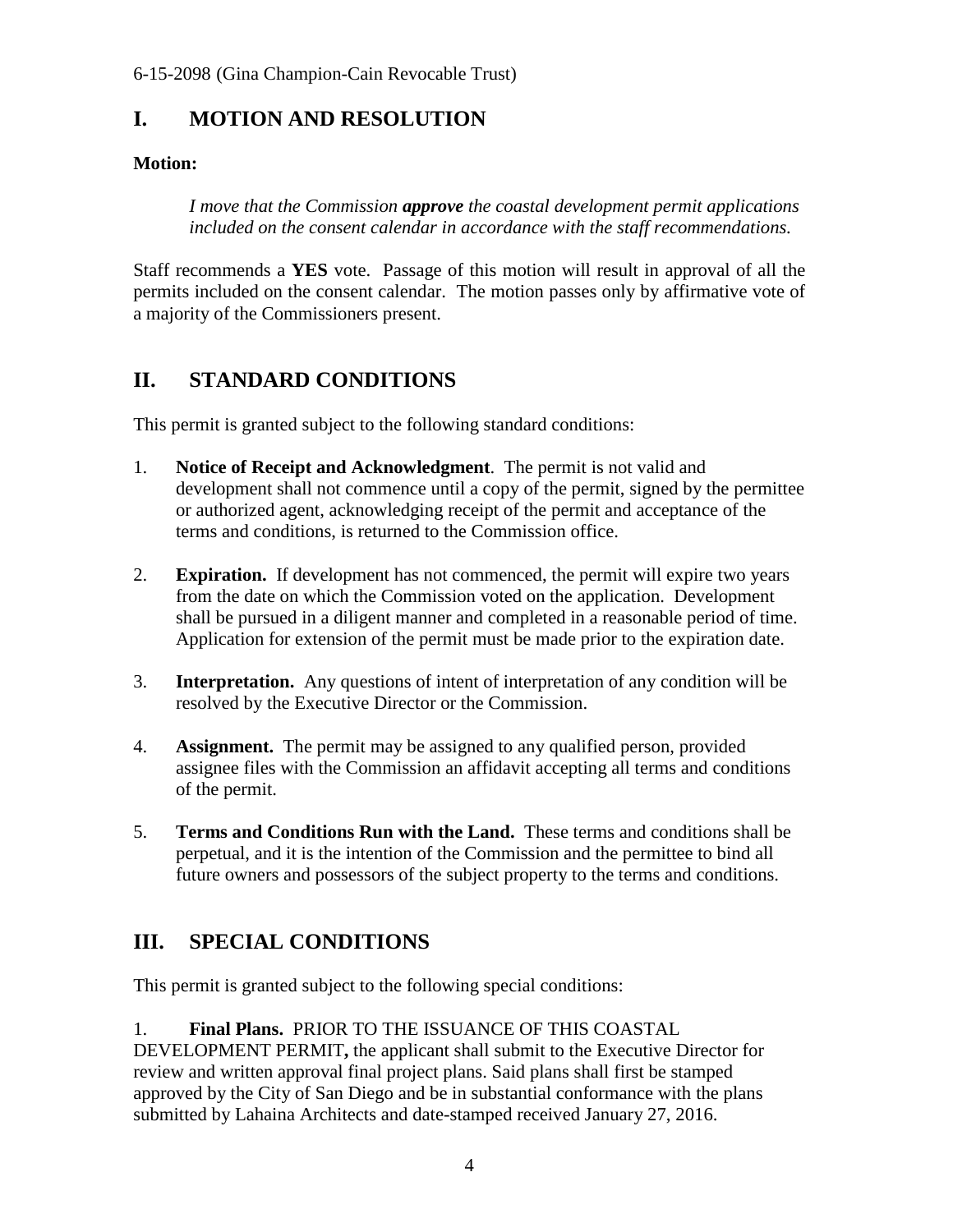The applicant shall undertake the development in accordance with the approved plans. Any proposed changes to the approved plans shall be reported to the Executive Director. No changes to the plans shall occur without a Coastal Commission-approved amendment to this coastal development permit unless the Executive Director determines that no amendment is legally required.

2. **Final Landscape/Yard Area Plans.** PRIOR TO THE ISSUANCE OF THIS COASTAL DEVELOPMENT PERMIT, the applicant shall submit to the Executive Director for review and written approval, final landscaping and fencing plans stamped approved by the City of San Diego. The plans shall be in substantial conformance with the landscape plans submitted by Lahaina Architects and date-stamped received January 27, 2016 and shall include the following:

- a. The removal of existing landscaping on Salem Court and replacement with a new concrete sidewalk per City of San Diego standards. No additional landscaping is allowed along Salem Court in the public right-away and the area shall only be used for the public.
- b. All landscaping shall be drought tolerant, native or non-invasive plant species. All landscape materials within the identified view corridors shall be species with a growth potential not to exceed three feet at maturity. No plant species listed as problematic and/or invasive by the California Native Plant Society, the California Invasive Plant Council, or identified from time to time by the State of California shall be employed or allowed to naturalize or persist on the site. No plant species listed as "noxious weed" by the State of California or the U.S. Federal Government shall be utilized within the property.
- c. If using potable water for irrigation, the project shall use water-conserving emitters (e.g. microspray) and drip irrigation. Use of weather-based irrigation controllers and reclaimed water for irrigation is encouraged.
- d. A written commitment by the applicant that five years from the date of the issuance of the coastal development permit for the residential structure, the applicant will submit for the review and written approval of the Executive Director a landscaping monitoring report, prepared by a licensed Landscape Architect or qualified Resource Specialist, that certifies whether the on-site landscaping is in conformance with the landscape plan approved pursuant to this special condition. The monitoring report shall include photographic documentation of plant species and plant coverage.

If the landscape monitoring report indicates the landscaping is not in conformance with or has failed to meet the performance standards specified in the landscaping plan approved pursuant to this permit, the applicant, or successor in interest, shall submit a revised or supplemental landscape plan for the review and written approval of the Executive Director. The revised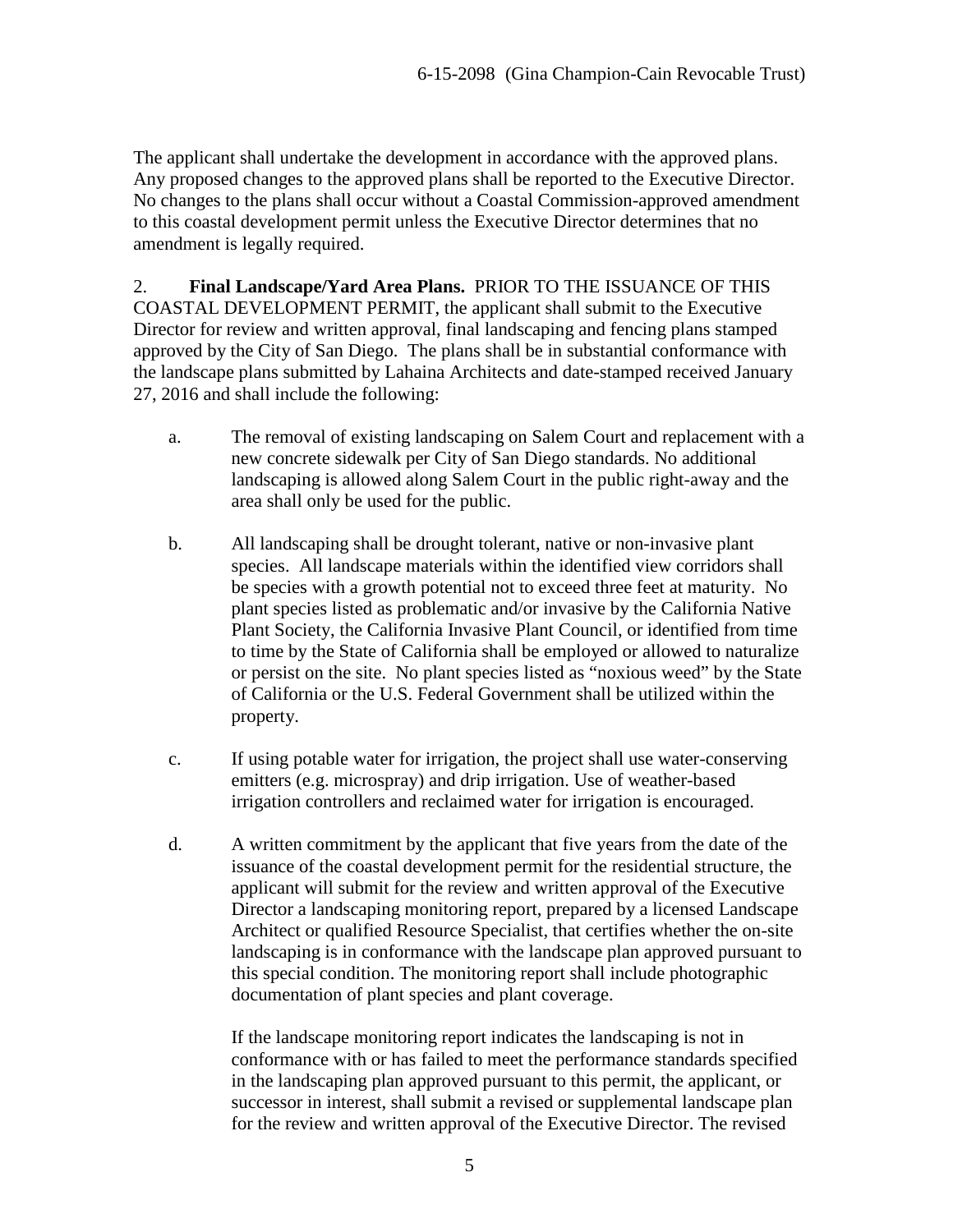landscaping plan must be prepared by a licensed Landscape Architect or Resource Specialist and shall specify measures to remediate those portions of the original plan that have failed or are not in conformance with the original approved plan.

The applicant shall undertake the development in accordance with the approved plans. Any proposed changes to the approved plans shall be reported to the Executive Director. No changes to the plans shall occur without a Coastal Commission-approved amendment to this coastal development permit unless the Executive Director determines that no amendment is legally required.

3. **Timing of Development.** No development activity may occur between Memorial Day and Labor Day of any year.

#### 4. **Deed Restriction**. PRIOR TO THE ISSUANCE OF THIS COASTAL

DEVELOPMENT PERMIT, the applicant shall submit to the Executive Director for review and written approval documentation demonstrating that the applicant has executed and recorded against the parcel(s) governed by this permit a deed restriction, in a form and content acceptable to the Executive Director: (1) indicating that, pursuant to this permit, the California Coastal Commission has authorized development on the subject property subject to the terms and conditions that restrict the use and enjoyment of that property, and (2) imposing the special conditions of this permit as covenants, conditions, and restrictions on the use and enjoyment of the property. The deed restriction shall include a legal description of the entire parcel or parcels governed by this permit. The deed restriction shall also indicate that, in the event of an extinguishment or termination of the deed restriction for any reason, the terms and conditions of this permit shall continue to restrict the use and enjoyment of the subject property so long as either this permit or the development it authorizes, or any part, modification, or amendment thereof, remains in existence or with respect to the subject property.

## <span id="page-5-0"></span>**IV. FINDINGS AND DECLARATIONS**

#### <span id="page-5-1"></span>**A. PROJECT DESCRIPTION**

The proposed project is the conversion of an existing 373 sq. ft. one-story retail building into a 3-story, 1,747 sq.ft. mixed use building consisting of retail uses on the ground floor and a new residential unit on the second and third floors at 3816 Mission Boulevard in the Mission Beach community of the City of San Diego. The project would add 82 sq. ft. of retail space and a 323 sq. ft. two-car residential garage at ground level, and the new 969 sq. ft. residence with attached decks on the second and third floor of the 1,163 sq.ft. lot.

The Mission Beach Planned District Ordinance (PDO) §1513.0306(a)(1) states that residential uses shall not be permited within the first floor of any building on any lot abbuting Mission Boulevard. However, the PDO also requires two parking spaces for each dwelling unit (§1513.0403(b)) and, as such, the two residential parking spaces in the garage are consistent with the ordanance because they are required. The site currently contains three parking spaces in an outdoor lot. One of these spaces will be eliminated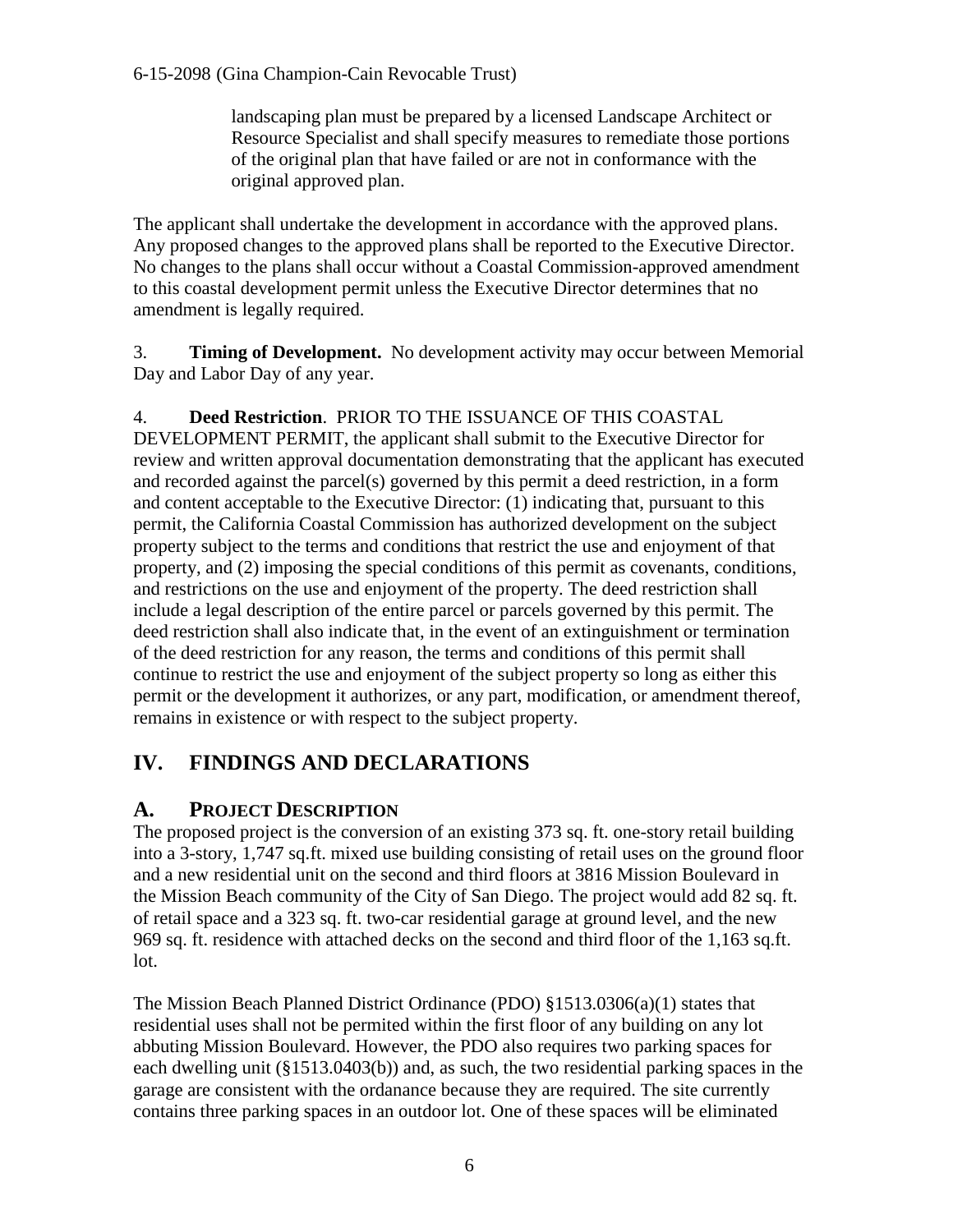through the proposed construction of a two-car garage; however, the PDO does not require any parking be provided for retail space and, as such, the two parking spaces are adequate to serve the proposed structure.

The project site is located on the west side of Mission Blvd., facing east. In the Mission Beach neighborhood, the public right-of-way of the various courts and places, which are generally east-west running streets, comprise the community's public view corridors. The Commission typically reviews projects to ensure that any new development does not encroach into the yard setback areas, which could impede public views to and along the ocean. In this particular case, the proposed development consists of improvements to an existing previously-conforming structure and the existing building does not all meet the current building setbacks. Specifically, the north side wall is flush with the property line, whereas new development constructed today would be required to observe a 10 ft. setback. However, because the development involves demolition of less than 50% of the exterior walls of the existing structure, the project is not required to remove the nonconforming portions of the structure which encroach into the setback. The project applicant has proposed, however, to take out existing landscaping currently encroaching in the public right-away on Salem Court and convert it into a public sidewalk. In addition, the  $2<sup>nd</sup>$  and  $3<sup>rd</sup>$  floor will observe the 10 ft. setback. To ensure that public views west towards the ocean are protected, Special Conditions Nos. 1 and 2 require the applicant to submit and adhere to final construction and landscaping plans that convert current landscaping in the public view corridors to a new public sidewalk.

Demolition and construction activity could impede public access by occupying public parking spaces or blocking public right-of-ways with materials or debris. Therefore, Special Condition No. 3 prohibits any development during the peak summer months when public access could be impacted. Finally, Special Condition No. 4 requires recordation of the permit conditions against the property to ensure future property owners are aware of the above mentioned protections and conditions.

Since the existing structure was built in 1932, it is subject to the City of San Diego's review for historical significance. Section 143.0212 of the City's Land Development Code provides that the City shall determine the need for a site-specific survey for the purposes of obtaining a construction permit or development permit for development for any parcel containing a structure that is 45 or more years old. In this particular case, the structure is approximately 84 years old, but the City's Development Services did not find the structure to be eligible for historical designation.

#### <span id="page-6-0"></span>**B. COMMUNITY CHARACTER/VISUAL QUALITY**

The development is located within an existing developed area and, as conditioned, will be compatible with the character and scale of the surrounding area and will not further impact public views. Therefore, the Commission finds that the development, as conditioned, conforms to Section 30251 of the Coastal Act.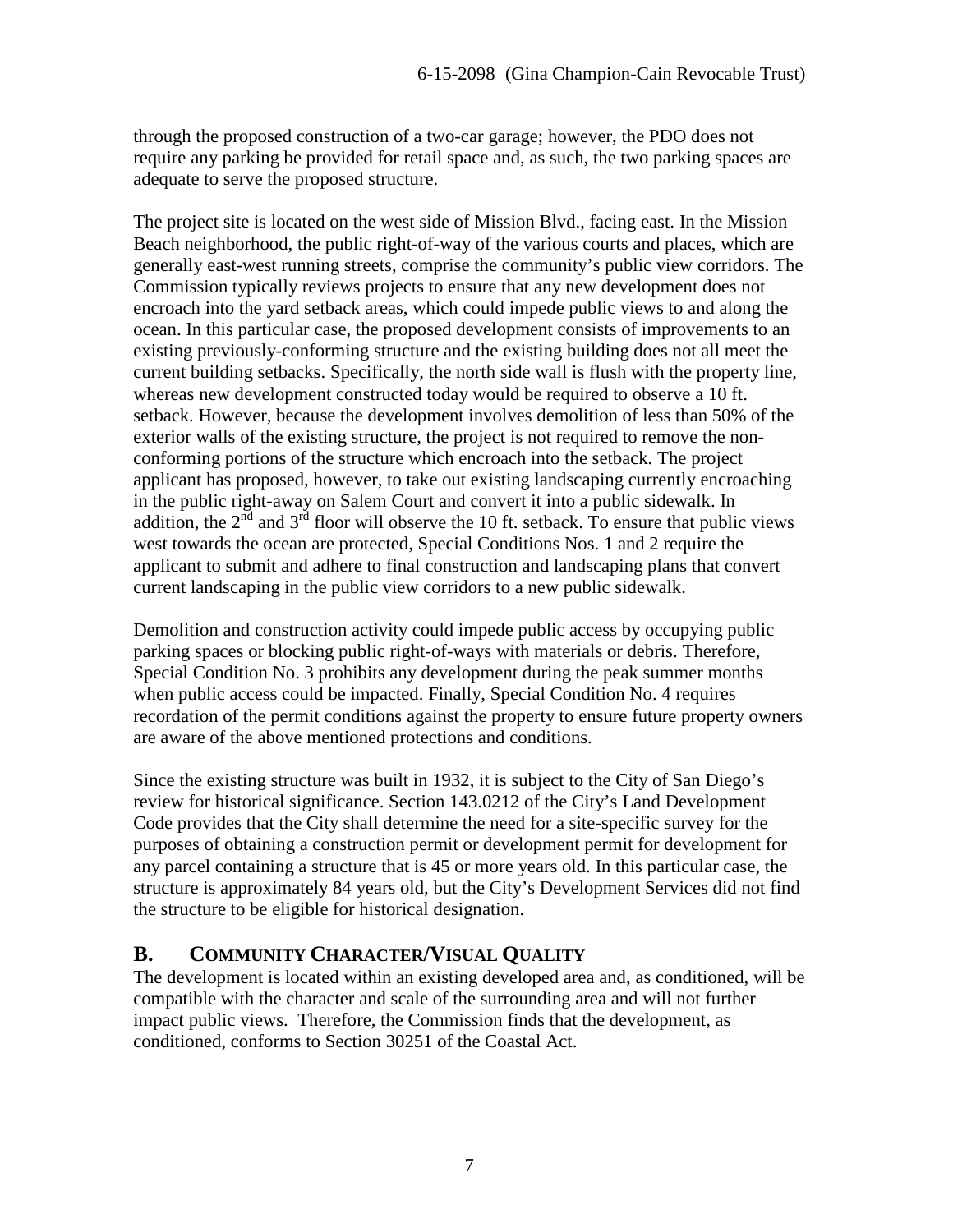### <span id="page-7-0"></span>**C. PUBLIC ACCESS/PARKING**

As conditioned, the proposed development will not have an adverse impact on public access to the coast or to nearby recreational facilities. As conditioned, the proposed development conforms to Sections 30210 through 30214, Sections 30220 through 30224, Section 30252 and Section 30604(c) of the Coastal Act.

## <span id="page-7-1"></span>**D. LOCAL COASTAL PROGRAM**

The subject site is located in an area of original jurisdiction, where the Commission retains permanent permit authority and Chapter 3 of the Coastal Act remains the legal standard of review. As conditioned, the proposed development is consistent with Chapter 3 of the Coastal Act. Approval of the project, as conditioned, will not prejudice the ability of the City of San Diego to continue to implement its certified LCP for the Mission Beach community.

## <span id="page-7-2"></span>**E. CALIFORNIA ENVIRONMENTAL QUALITY ACT**

As conditioned, there are no feasible alternatives or feasible mitigation measures available which would substantially lessen any significant adverse effect which the activity may have on the environment. Therefore, the Commission finds that the proposed project, as conditioned to mitigate the identified impacts, is the least environmentally damaging feasible alternative and is consistent with the requirements of the Coastal Act to conform to CEQA.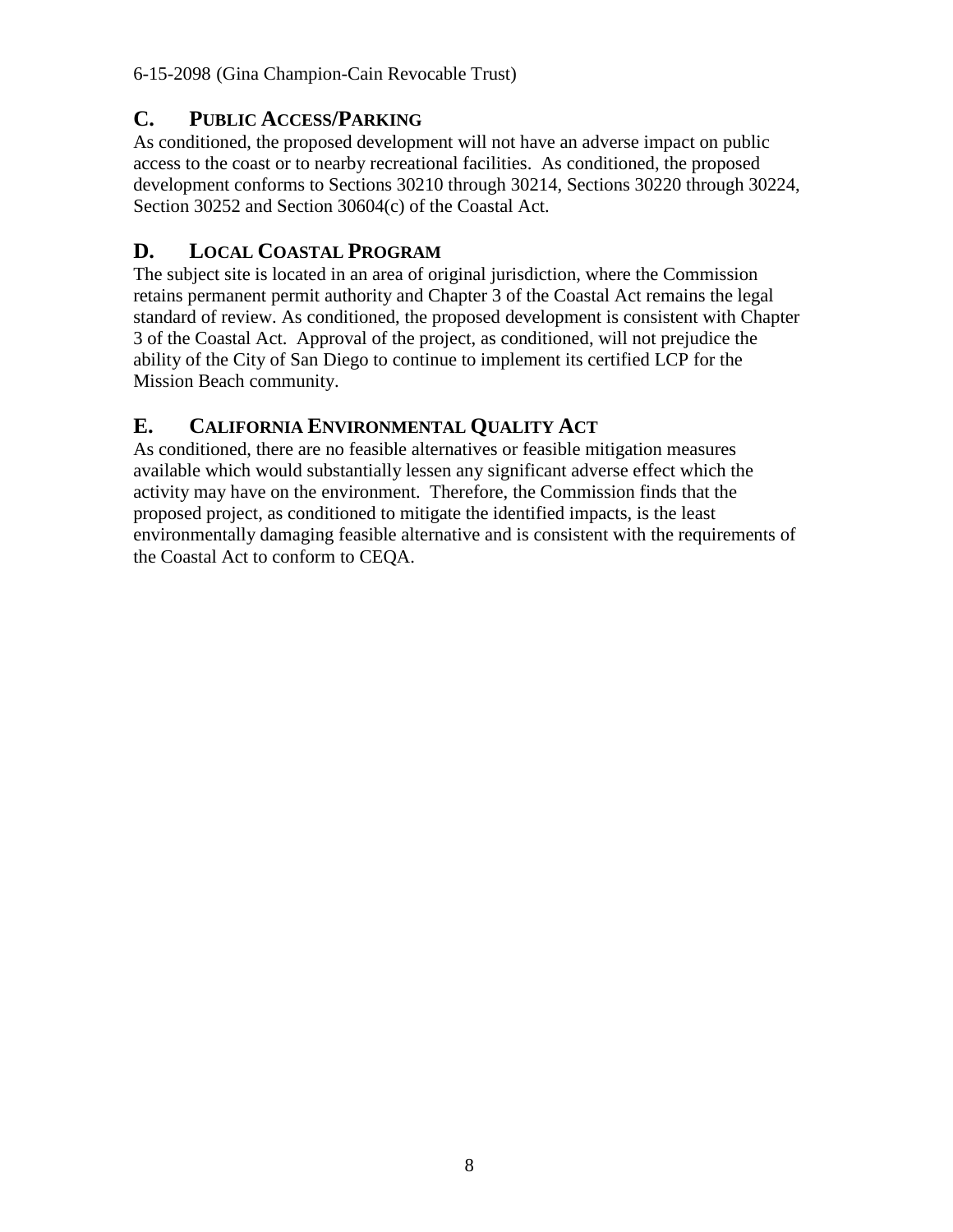<span id="page-8-0"></span>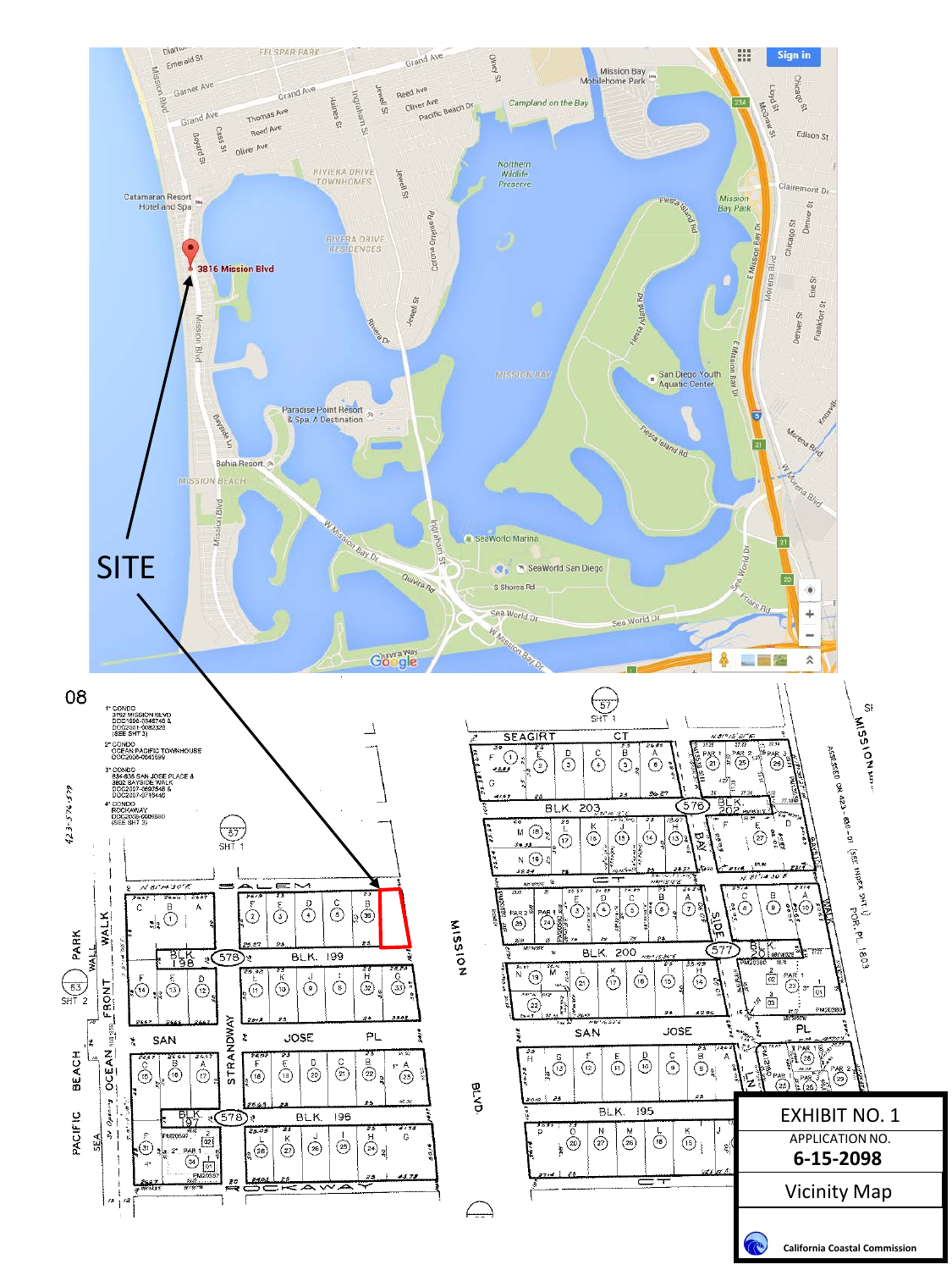<span id="page-9-0"></span>